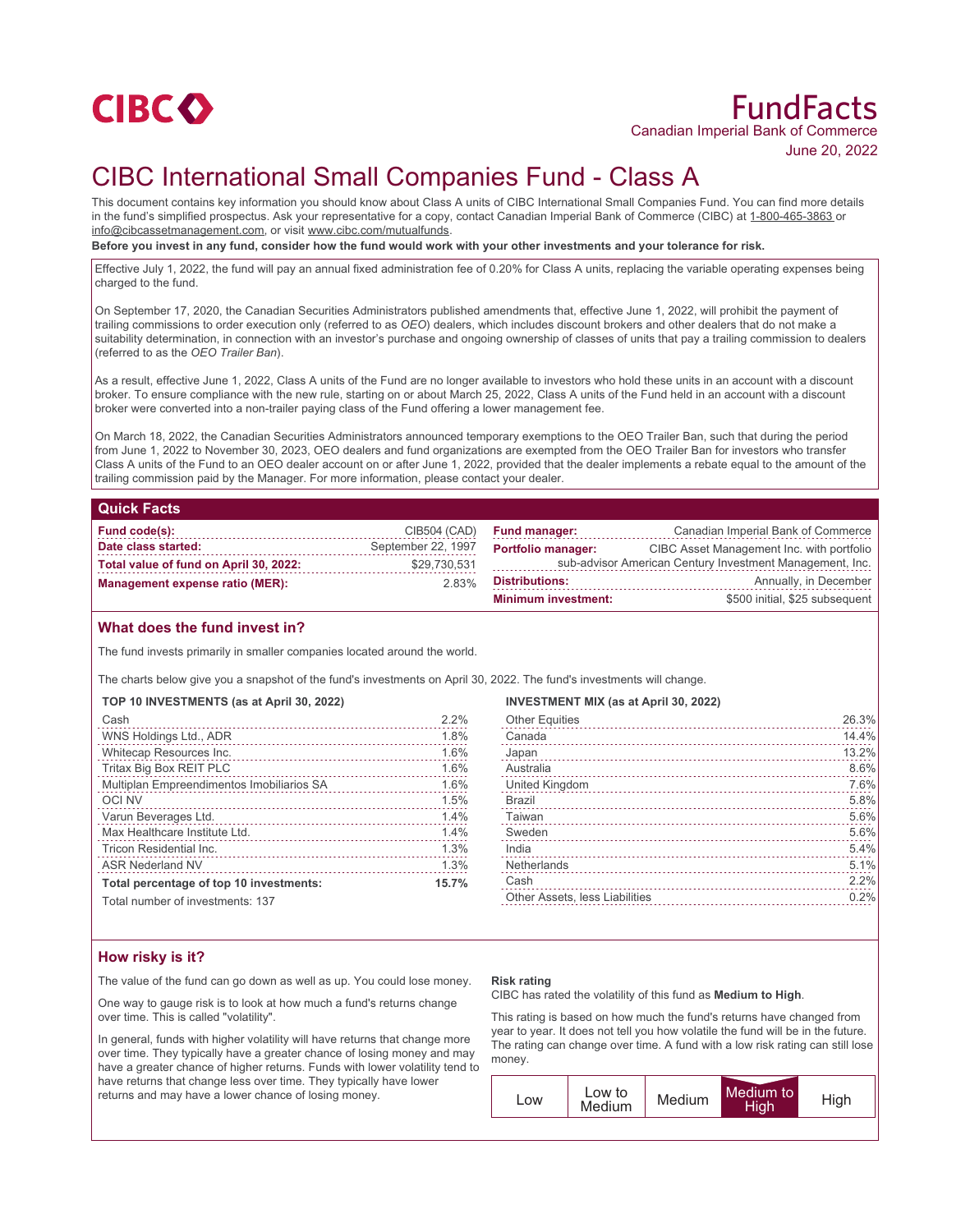# **FundFacts**

For more information about the risk rating, refer to *Investment Risk Classification Methodology* under *Specific Information About Each of the Mutual Funds Described in this Document* in the fund's simplified prospectus. For more information about specific risks that can affect the fund's returns, refer to the simplified prospectus under the section *What are the Risks of Investing in the Fund?* for the fund.

#### **No guarantees**

Like most mutual funds, this fund does not have any guarantees. You may not get back the amount of money you invest.

## **How has the fund performed?**

This section tells you how Class A units of the fund have performed over the past 10 years. Returns are after expenses have been deducted. These expenses reduce the fund's returns.

### **YEAR-BY-YEAR RETURNS**

This chart shows how Class A units of the fund performed in each of the past 10 calendar years. Class A units dropped in value in 3 of the 10 years. The range of returns and change from year to year can help you assess how risky the fund has been in the past. It does not tell you how the fund will perform in the future.



#### **BEST AND WORST 3-MONTH RETURNS**

This table shows the best and worst returns for Class A units of the fund in a 3-month period over the past 10 calendar years. The best and worst 3-month returns could be higher or lower in the future. Consider how much of a loss you could afford to take in a short period of time.

|                     | <b>Return</b> | ∣ 3 months ending          | If you invested \$1,000 at the beginning of the period |
|---------------------|---------------|----------------------------|--------------------------------------------------------|
| <b>Best return</b>  |               | 27.7% June 30, 2020        | Your investment would rise to \$1,277                  |
| <b>Worst return</b> |               | $-17.3\%$   March 31, 2020 | Your investment would drop to \$827                    |

#### **AVERAGE RETURN**

The annual compounded return of Class A units of the fund was 8.4% over the past 10 years. If you had invested \$1,000 in the fund 10 years ago, your investment would be worth \$2,240 as at April 30, 2022.

| Who is this fund for?                                                                                                                              | A word about tax                                                                                                                                                                                                                                                                                     |
|----------------------------------------------------------------------------------------------------------------------------------------------------|------------------------------------------------------------------------------------------------------------------------------------------------------------------------------------------------------------------------------------------------------------------------------------------------------|
| Investors who:<br>• are seeking exposure to the equity securities of smaller international<br>companies; and<br>• are investing for the long term. | In general, you will have to pay income tax on any money you make on a<br>fund. How much you pay depends on the tax laws where you live and<br>whether or not you hold the fund in a registered plan such as a<br>Registered Retirement Savings Plan (RRSP) or a Tax-Free Savings<br>Account (TFSA). |
|                                                                                                                                                    | Keep in mind that if you hold your fund in a non-registered plan, fund<br>distributions are included in your taxable income, whether you receive<br>them in cash or have them reinvested.                                                                                                            |

## **How much does it cost?**

The following tables show the fees and expenses you could pay to buy, own, and sell Class A units of the fund. The fees and expenses - including any commissions - can vary among classes of a fund and among funds. Higher commissions can influence representatives to recommend one investment over another. Ask about other funds and investments that may be suitable for you at a lower cost.

### **1. SALES CHARGES**

There are no sales charges payable when you buy, switch, or sell units of the fund through CIBC Securities Inc. or CIBC Investor Services Inc. You may pay sales charges if you purchase units of the fund through another firm.